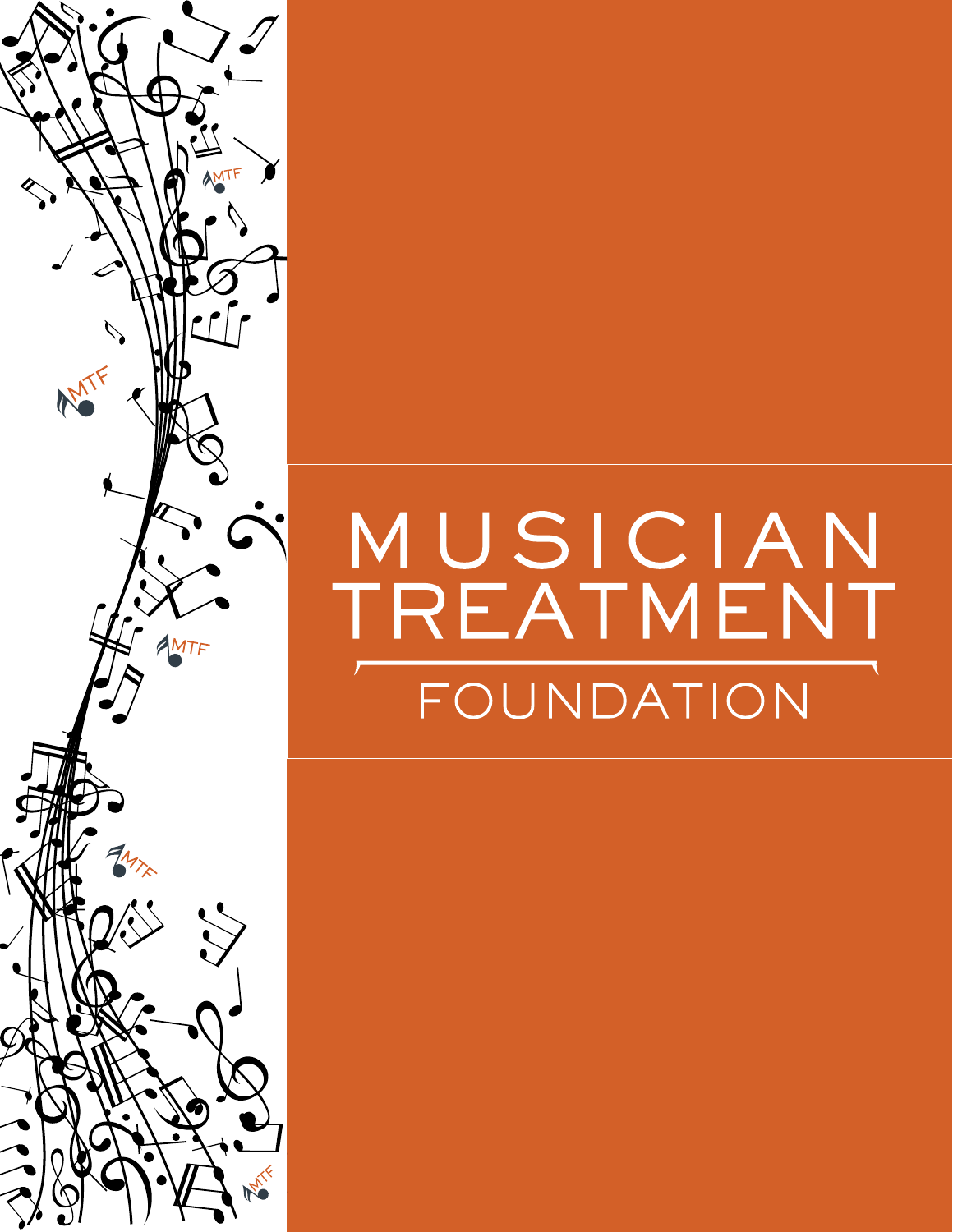

# About Musician Treatment Foundation

The Musician Treatment Foundation (MTF) was established in 2017 as a 501(c)(3) nonprofit with the mission of helping uninsured and underinsured professional musicians receive free essential surgical and non-surgical orthopedic care for their shoulders, elbows, and hands. Since then, MTF has assisted over 100 musicians devastated by injuries to their upper limbs.

MTF was founded by orthopedic surgeon O. Alton Barron, MD, an upper limb specialist for over 20 years who has long cared for musicians, and a distinguished Board of Directors that includes widely acclaimed musicians [Elvis Costello](https://www.elviscostello.com/) and [Diana Krall](http://www.dianakrall.com/); [Clay Johnston, MD](https://dellmed.utexas.edu/directory/clay-johnston), inaugural Dean of Dell Medical School; [Lee and Bob Woodruff,](https://bobwoodrufffoundation.org/meet-the-team/#board) founders of The Bob Woodruff Foundation; [Ken Yamaguchi,](https://www.centene.com/who-we-are/our-purpose.html) MD, Executive Vice President & Chief Medical Officer of Centene Corporation, and prominent professionals in business, education, and law.

Professional musicians bring beauty and song to the world, yet so many live below the poverty line and the majority need another job to subsist. At the same time, over 40% of professional musicians lack adequate health insurance and many have none. A shoulder, elbow, or hand problem that does not prevent most of us from working can prevent musicians from making music for a living and supporting their families.

A financially challenged musician may be looking at the end of their music career when faced with the cost of orthopedic surgery and the loss of income from time off to recover after surgery. MTF connects musicians in need with skilled orthopedic surgeons in our nationwide network who are willing to provide free care to the musicians. The foundation then covers the other costs of surgery such as anesthesia, diagnostics, equipment, and facilities. MTF helps uninsured, injured professional musicians to keep the music playing for us all.

#### Community Impact

In Austin and New York City, MTF has helped hundreds of professional musicians receive critical surgical and nonsurgical care from experienced orthopedic surgeons – care worth nearly \$2 million – at nominal or no cost to the musicians. MTF's new Physicians for Musicians (P4M) network of like-minded shoulder, elbow, and hand surgeons in over two dozen cities now extends our capacity to serve musicians across the country.

Throughout the pandemic we also supported our healed musicians and our communities by creating opportunities to hear live music locally and online. MTF was able to bring music, information, and inspiration to musicians who have suffered greatly during the pandemic and to other underserved communities. In 2022 MTF will present a free bi-monthly concert series in Austin showcasing 10 musician beneficiaries and you can find online [spotlights](https://mtfusa.org/musician-spotlights/) on some of them with more to come. Our benefit on December 2, 2022 will be a tremendous concert by Elvis Costello with prominent visiting artists as well as beloved local Austin artists. Please stay tuned for more details about MTF [events.](http://mtfusa.org/events)

We also educate musicians, both amateur and professional, about upper limb injuries, whether caused by accidental trauma, repetitive stress, or an underlying condition. You too can learn about these injuries from our family of artist supporters who have shared their stories of injury, healing, and how they were able to keep the music playing in the [CARE](https://mtfusa.org/care/) section of our website.

40% of All **PROFESSIONAL MUSICIANS** LACK ADEQUATE **HEALTH INSURANCE** 

40%



\$35,000 is the Average cost of treatment for a torn rotator cuff or a ruptured hand **TENDON**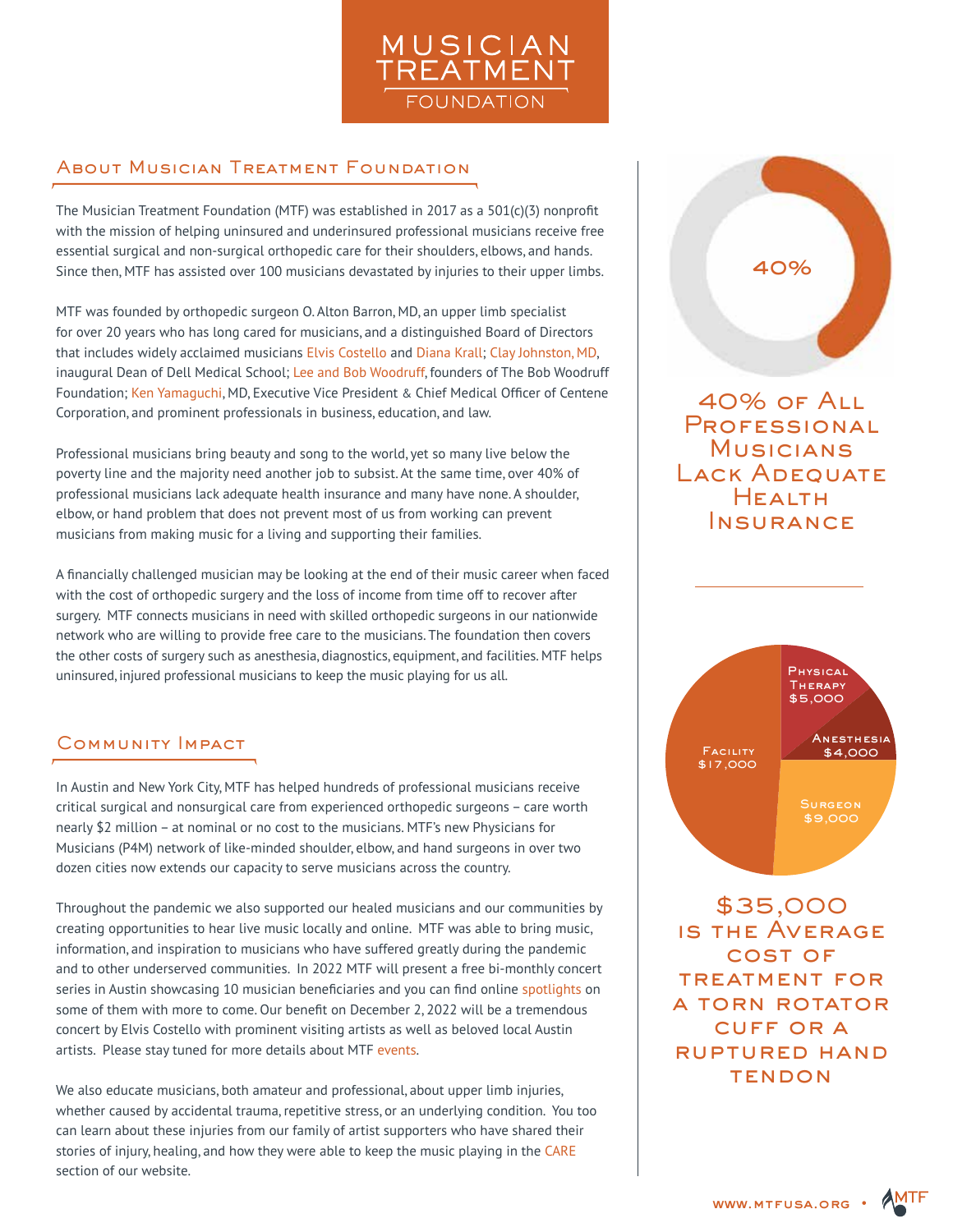

—Nicolas Dominguez double bassist



# **OUTREACH** musician treatment foundation  $|\mathbf{O}|$ in

 $\blacktriangleright$  .

AMTF

Our goals are clear, our values strong, and our outcomes powerful. MTF works strategically to assist and reach musicians in tandem with other nonprofits in the music world, such as [Black Fret,](https://www.blackfret.org/) [HAAM,](https://www.myhaam.org/) [Preservation Hall Foundation](https://www.preshallfoundation.org/), [SIMS Foundation](https://simsfoundation.org/), [Sun Radio Foundation,](https://sunradiofoundation.org/) and [Underwater Sunshine Fest.](https://underwatersunshinefest.com/)

MTF's powerful coalition of supporters also includes major corporations, music labels, orthopedic implant companies, and well-known musicians who believe in our mission and generously support our efforts through donations, grants, and special events. The final and most important member of our coalition is anyone who appreciates music, including you!

We are all beneficiaries of the universal healing power of music. Music of all genres engenders cognitive, emotional, and physical wellness for the world. We need your donations, large and small, your corporate and in-kind support, and we need your help in spreading the word about MTF to #KEEPTHEMUSICPLAYING!

# Social Media Overview

MUSICIAN TREATMENT

**FOUNDATION** 

Social media serves as a critical tool to share MTF's mission with musicians, partners, and supporters. MTF relies on its distinguished 15-member Board of Directors, its growing Physicians for Musicians network, and its family of artist supporters to further awareness of our mission, inspire donations, and enhance our events. Our goal is to reach musicians who need MTF assistance and our overall reach continues to increase, enhancing our ability to assist more musicians, engage supporters, and promote MTF events to keep the music playing!

#### **MISSION**

The Musician Treatment Foundation (MTF) is a 501(c)(3) nonprofit that has a unique mission to assist in providing free surgical and non-surgical shoulder, elbow, and hand care for underinsured and uninsured professional musicians.

Since inception MTF has helped financially challenged professional musicians receive specialized surgical care valued at \$1.7 million in Austin and New York City alone, and is expanding its education and outreach efforts for MTF's Physicians for Musicians network in another two dozen cities.

We seek your support to help MTF keep the music playing. Please join our mission by being a corporate sponsor, major donor, or annual supporter!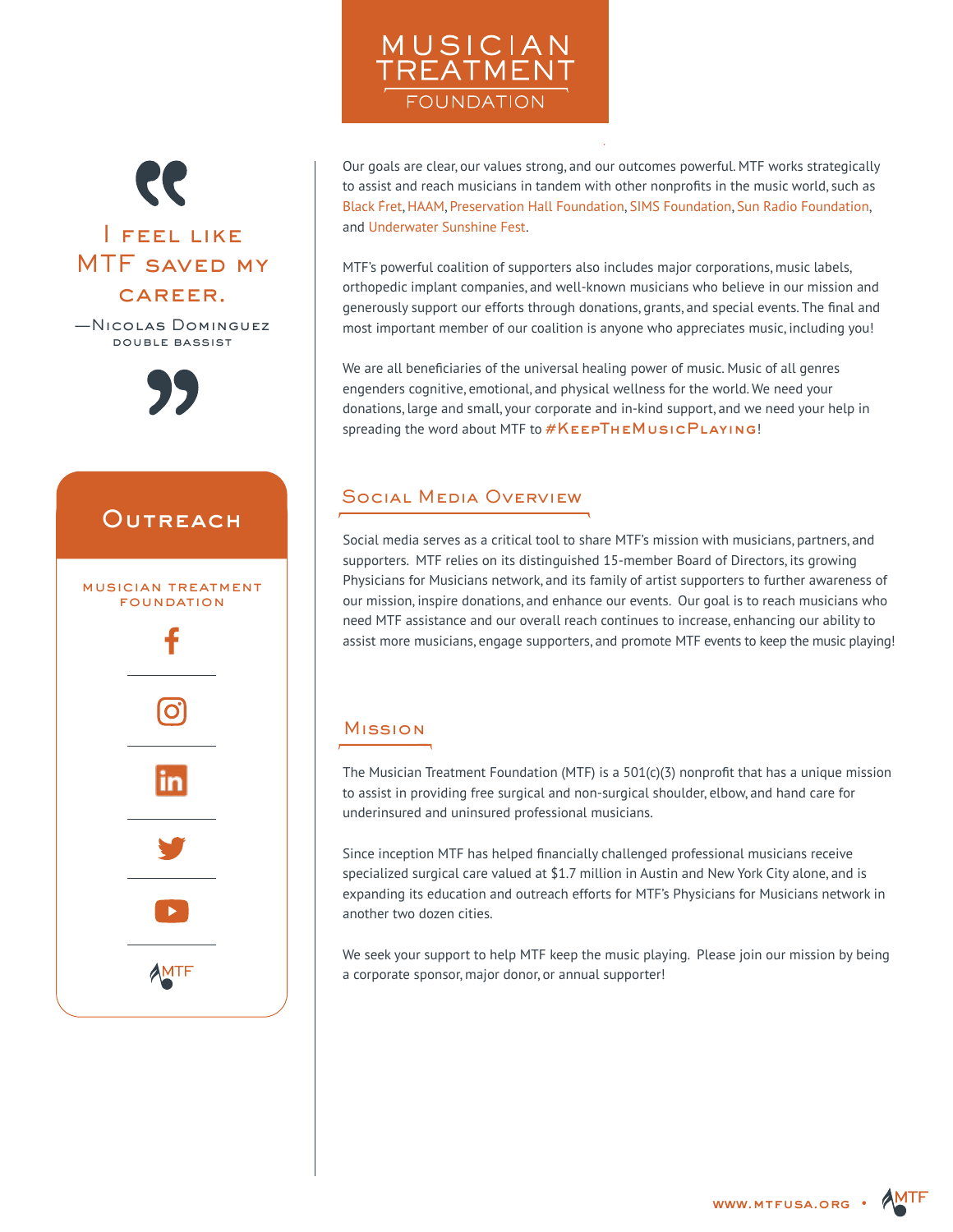

#### BOARD OF DIRECTORS

Diana Krall Elvis Costello

and the musicians we've helped, and continue our efforts to keep the music playing!



#### **O. Alton Barron, MD**

Founder and Director **Example 2008 Controller Controller Surgeon, [AltonBarronMD.com](http://AltonBarronMD.com)**  $\mathbf{F}$  care to music and  $\mathbf{D}$  realized that  $\mathbf{D}$  is serviced that  $\mathbf{D}$  is serviced to bring the service service service service service service service service service service service service service service

influential companies and organizations, our overall reach will continue to increase, enhancing our ability to spread the word about MTF

As a practicing orthopedic surgeon for over two decades, Dr. Barron witnessed the devastating impact of upperlimb injuries on working musicians. After providing pro bono or greatly discounted surgical care to musicians whenever possible, Dr. Barron realized that he had to find a way to bring this service to many more musicians in need. His vision gave rise to the Musician Treatment Foundation and its Physicians for Musicians network.



Irene Chang-Cimino Executive Director [Musician Treatment](http://mtfusa.org)  [Foundation](http://mtfusa.org)



**Elvis Costello** [elviscostello.com](http://elviscostello.com)



**Mark E. Jennings** Managing Partner and Cofounder, Generation Partners



Musician Treatment **is grateful for all the support we've receive** founder, Generation Partners haugural Dean, Dell Medical orthopedic surgeon will be the surgeon will music surgeon will music the fee in treating on conversity of the fee in treating all or nearly all or nearly all of the fees for the fees for the feed for the fees for the fees **S. Claiborne "Clay" Johnston**, MD, PhD [School at the University of](http://Dell Medical School at the University of Texas at Austin)  [Texas at Austin](http://Dell Medical School at the University of Texas at Austin)



**Diana Krall** [dianakrall.com](http://www.dianakrall.com/)



 $\pi$  and  $\sigma$  below President and Co-founder, ZeroTouchDigital Resources Officer, LifeWay External Relations Salomon Encore r **anne Beeman**<br>Creator, The [Artists](https://artistsden.com) Den & [Force Therapeutics](https://www.forcetherapeutics.com) **Mark Lieberman Gregor** 



**Gregory Morey** Co-Founder ZeroTouchDigital



SVP & Chief Human Resources Officer, LifeWay Founder of The Counsel, [Christian Resources](https://www.lifeway.com) **Connia Nelson**



External Relations [University of Texas System](https://www.utsystem.edu/offices/external-relations-communications-and-advancement-services/vice-chancellor) Vice Chancellor for **Randa Safady**



**R. Adam Smith** Director [Salomon Encore](https://salomonencore.com)



**Thomas Valentino** Entertainment Lawyer [Ajamie LLP](https://www.ajamie.com/the-firm/)



**Lee Woodruff** [Writer](https://leewoodruff.com) & Co-founder, [The](https://bobwoodrufffoundation.org)  [Bob Woodruff Foundation](https://bobwoodrufffoundation.org)



**Robert Woodruff** [ABC news correspondent](https://abcnews.go.com/WNT/bob-woodruff-official-biography/story?id=127761) & Co-founder, [The Bob](https://bobwoodrufffoundation.org)  [Woodruff Foundation](https://bobwoodrufffoundation.org)



**Ken Yamaguchi**, MD Executive Vice President & Chief Medical Officer,[Centene Corporation](https://www.centene.com)